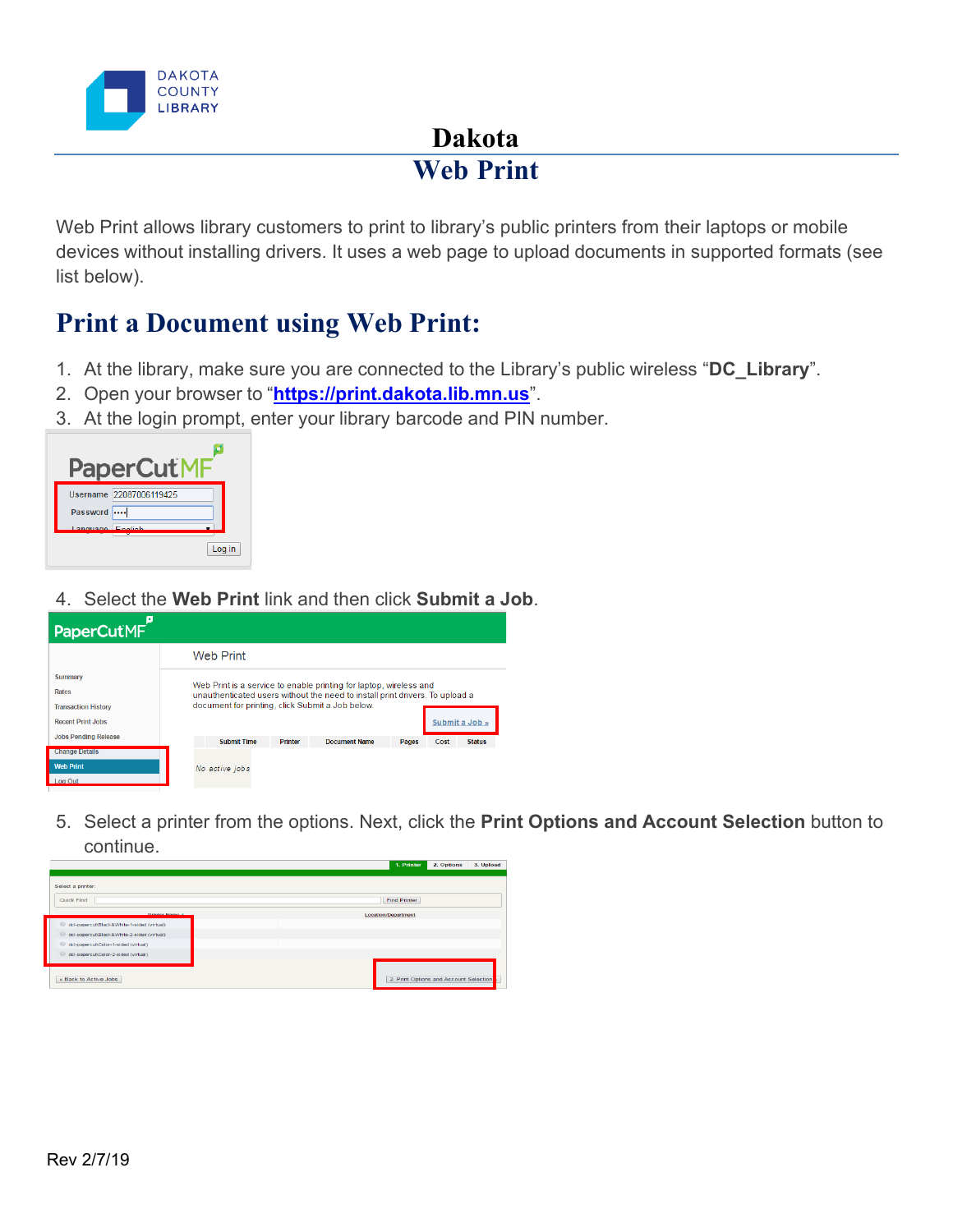6. Under **Options**, enter the number of copies. Next, click the **Upload Documents** button to continue.



7. Next, either drag-and-drop files into the gray box or click the **Upload from computer** to browse to your file. The accepted formats are listed on this screen.

| Web Print                                                                                                           |                                                                                                                   | 1. Printer 2. Options 3. Upload | The following file types are allowed:                   |                                                          |
|---------------------------------------------------------------------------------------------------------------------|-------------------------------------------------------------------------------------------------------------------|---------------------------------|---------------------------------------------------------|----------------------------------------------------------|
|                                                                                                                     |                                                                                                                   |                                 | Application / File Type File Extension(s)               |                                                          |
| Drag files here                                                                                                     |                                                                                                                   | Microsoft Excel                 | xlam, xls, xlsb, xlsm, xlsx, xltm, xltx                 |                                                          |
|                                                                                                                     |                                                                                                                   | Microsoft PowerPoint            | pot, potm, potx, ppam, pps, ppsm, ppsx, ppt, pptm, pptx |                                                          |
| The following file types are allowed.                                                                               |                                                                                                                   |                                 | Microsoft Word                                          | doc, docm, docx, dot, dotm, dotx, rtf                    |
| <b>Application / File Type File Extension(v)</b><br>Microsoft Exce<br><b><i>Chermann Broad</i></b><br>Margaret Wood | which where where wither with<br>ppam, pps. ppam, pps., ppt. pptm, ppt<br>doe, doesn, does, dat, dates, daty, all |                                 | <b>PDF</b>                                              | pdf                                                      |
| PDF<br>Picture Flies<br>- 2. Print Options                                                                          | out.<br>bmp. dib. gif. jff. jif. jpe. jpeg. jpg. png. tif. tiff                                                   | Upload & Complete               | <b>Picture Files</b>                                    | bmp, dib, gif, jfif, jif, jpe, jpeg, jpg, png, tif, tiff |

8. Once all selected files are uploaded, click the **Upload & Complete**.



9. The Web Print summary will list all the documents ready to be released.